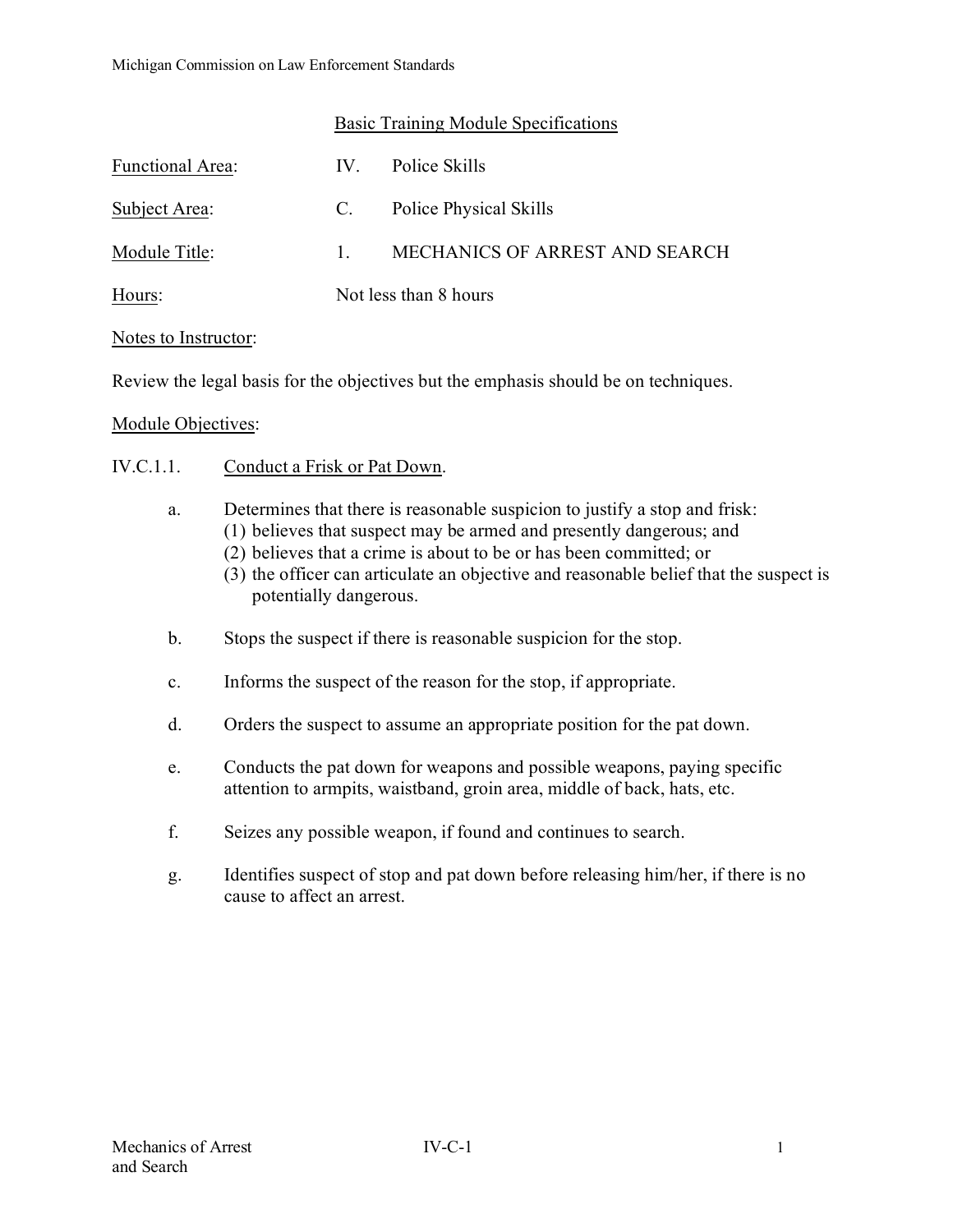## IV.C.1.2. Execute the Arrest of a Person.

- a. Advises the person that he/she is under arrest.
- b. Takes the person into physical custody.
- c. Uses the amount and type of force appropriate to complete the arrest: (1) uses only that force objectively reasonable to control the situation; (2) this may mean avoiding a confrontation until adequate backup is available.

# IV.C.1.3. Handcuff a Suspect or Prisoner.

- a. Controls subject through the use of commands and/or physical force, so that he/she is in position to be handcuffed. (1) ensures subject is under control prior to handcuffing.
- b. Places subject in appropriate position to be handcuffed (e.g., spread-eagle, prone, kneeling, standing).
- c. Applies handcuffs to subject so that the prisoner is securely restrained (i.e., locked securely, but sufficiently loose so that the subject is not injured.)
- d. Ensures subject handcuffed behind back, double locked.
- e. Demonstrates an understanding of the procedures that should be used to prevent Police Custody Death Syndrome (PCDS) by:
	- (1) using restraints and/or procedures that will not place the subject in a position where breathing will be dangerously impaired (e.g., head down with chin on chest);
	- (2) recognizing the signs and symptoms associated with PCDS (e.g., bizarre, aggressive behavior, shouting, paranoia, panic, violent behavior, use of drugs and/or alcohol, unexpected physical strength, obesity, sudden tranquility, ineffectiveness of chemical agents, etc.);
	- (3) seeking medical assistance when appropriate
- f. Handcuffs subjects transported long distances in front if using a belly chain.